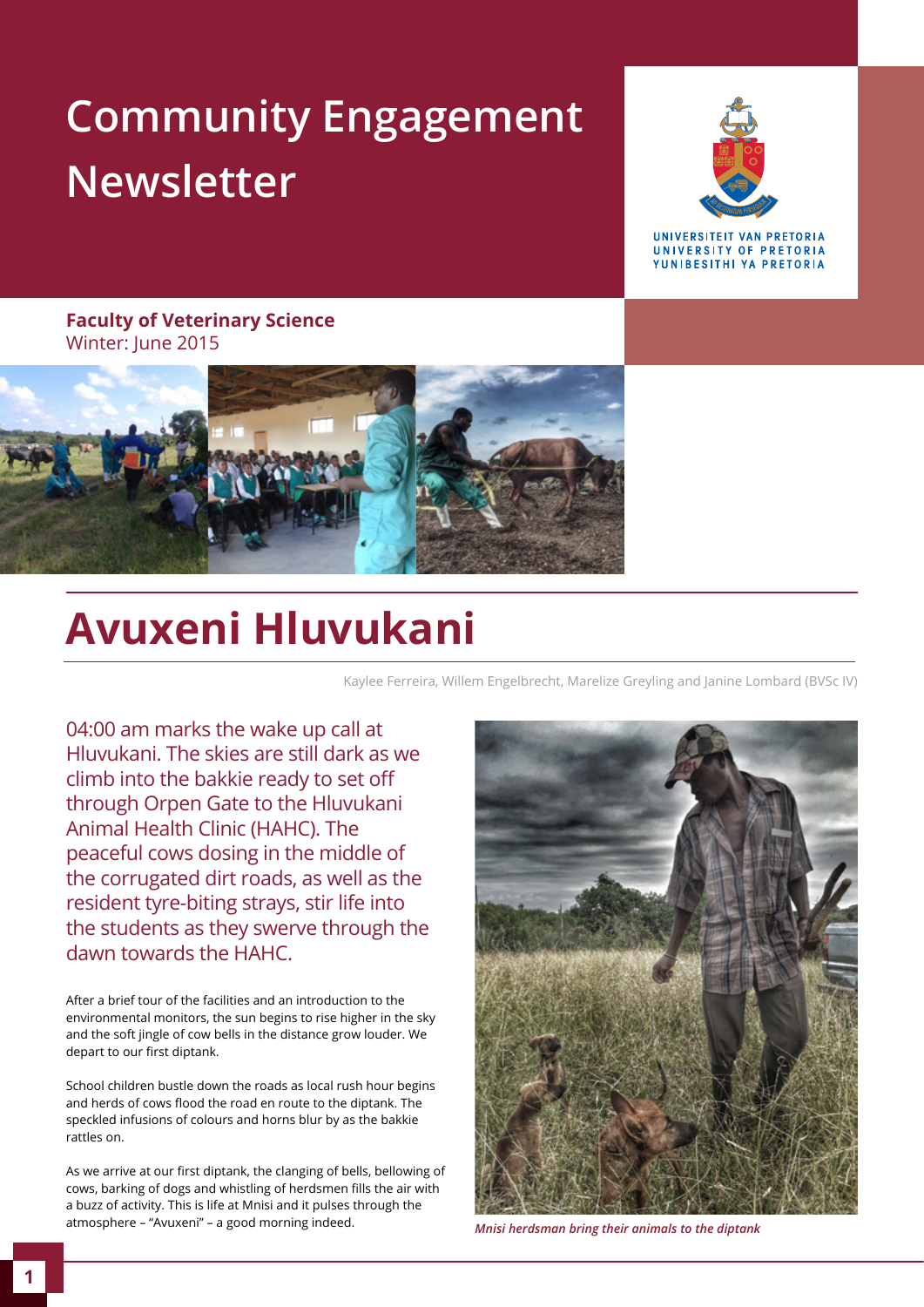Here at Hluvukani we learn many things as students on a community clinic. The first lesson is a tough one. If you don't talk the talk, you can't even try to walk the walk. This is why our trusted Mr Siboniseni Godfrey Tsela, Environmental Monitor, gave us a crash course in Xitsonga and we enthusiastically began to greet the farmers with foreign words. The sylables stumble out, but the famers reward us with a welcoming, warm smile in return. There are "Ni pfukiles" all around!

Without haste our first patient is wrestled down. As the herd dogs sniff at our heels, we begin our clinical. Upon palpation, we quickly learnt our second lesson – the trajectory of an abcess is not to be underestimated.



*Herdsman help to urge the cattle through the diptank*

#### *CEn Newsletter :: Winter :: June 2015*

As we observe the cattle amble through the crush, the herdsmen and their dogs conduct the symphony song of a rural lifestyle. We are a privileged audience watching on, unobtrusively inspecting the ebb and flow of each cow's melodious movements.

This is the average start to each day and, as time rolls on, so does each call out and we are welcomed into the yards of locals seeking our services. The gratitude and warmth that we as strangers receive envelops the corners of each student's smile and you begin to appreciate the term "community clinic".

At Hluvukani, our third treasured lesson was "community". Lunchtime treks to the roadside stalls fed not only our appetites for vetkoek, chilli chips and flame grilled chicken, but also filled us with hospitable smiles and hearty laughs at our fumbled "ni kombelas" (pleases) and "inkomus" (thank yous).

Our school visits were a blessing in themselves, as we interacted with young minds beaming and ready to learn. We taught the youngest our cover version of old McDonald, which is carefully altered to be more culturally appropriate – "Bava Mnisi had an mbyana- e-i-e-i-oh!".

The lessons learnt at HAHC rewarded us both academically and practically, but we are most grateful for the experience in rural practice and the sense of community now ingrained in the soles of our gumboots and lined in the seams of our greens.

"As you grow older, you will discover that you have two hands, one for helping yourself, the other for helping others." Audrey Hepburn.

# **Keeping Mamelodi pets healthy**

Dr Jeanne Rudman (Veterinarian)

I have been managing the Mamelodi Animal Health Clinic (MAHC) for nearly two years now. The work and people I have met have shaped me into a more complete person with a better understanding of the kind of basic animal health needed within a community.

With the help of good communication and education, we have quadrupled the amount of cases treated since I first arrived (my enrolling in a basic Setswana course has definitely assisted here). My right-hand man Mr Valley Gombo has been – and is – invaluable to me, as his personality, as well as his caring and friendly attitude towards our clients and their animals encourages community members to keep bringing their animals to MAHC.

Mixed breeds aside, some community members take pride in breeding pit bulls,

rottweilers, boerboels and greyhounds, and I must say, they breed some excellent specimens. Recently, we saw Blacky, a three- year-old greyhound, who was used by his owner to hunt small game in the veld near their home. He was unfortunately attacked by another dog and sustained severe muscle damage to his left hind leg. His committed owner walked him to the MAHC every day for two weeks for wound care and bandaging. The wound is now healing well and his grateful owner has invited me to join them one weekend to watch him back in action.



*Blacky's healing hind leg wound*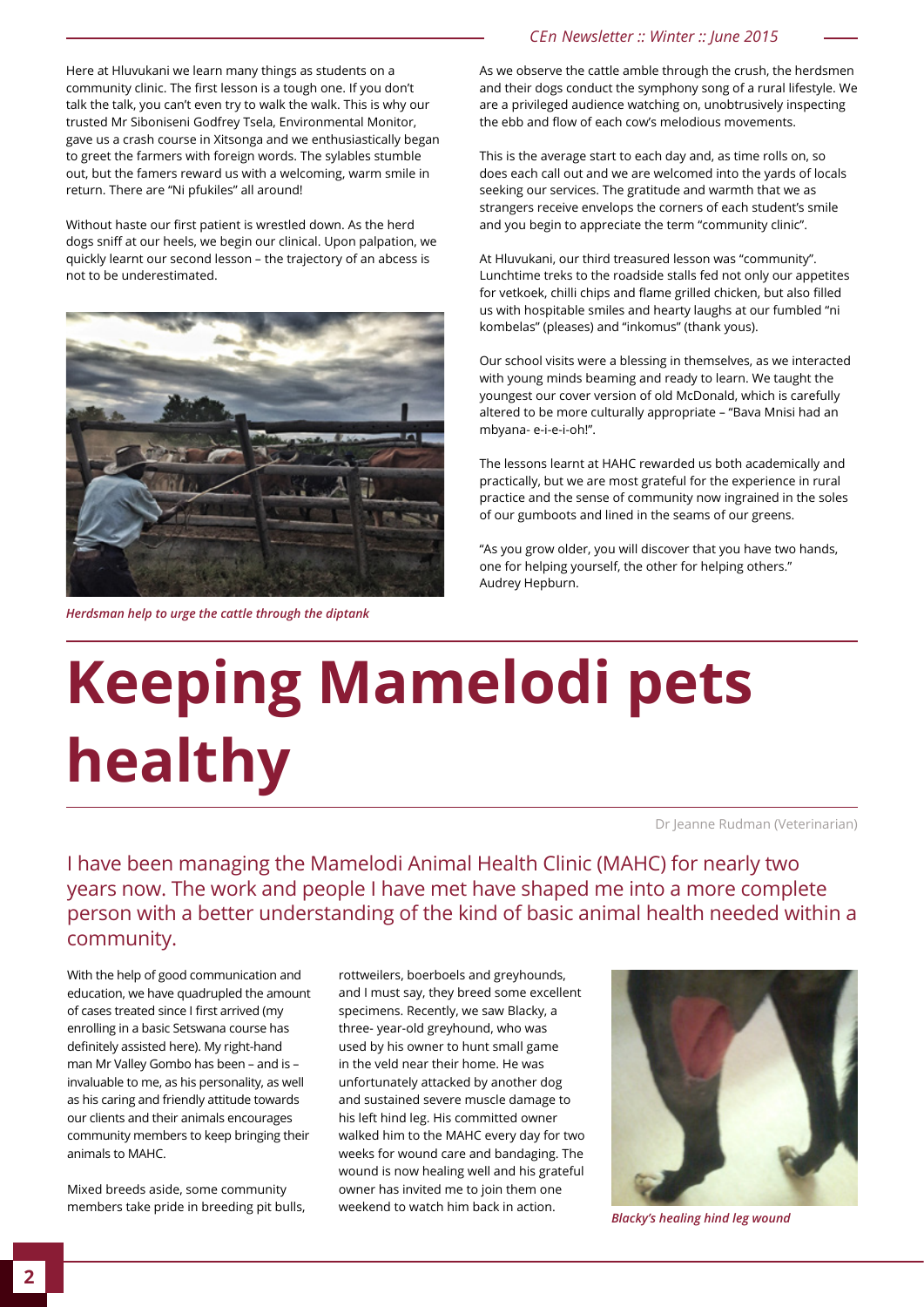Another interesting case was that of Bobby, a four-year-old mixed breed, who arrived with a bone stuck over his bottom jaw and wedged firmly behind both lower canines trapping his tongue underneath it. Despite being like that for two days, he was still in high spirits and enjoyed a free dip to remove ticks and fleas after the bone was removed.

The MAHC is very busy throughout the day and the clients wait patiently to be seen. It is always heartwarming to be greeted by a friendly smile and a handshake as a show of appreciation for the work we do for the community. I note that the students also enjoy the "feel-good experiences" that abound at MAHC from helping the community with their animals.A special thanks must go to all students who visit MAHC and work so hard to help keep the clinic functioning as it does. Your enthusiasm is really appreciated.

Our last education drive focused on tick bite fever, parvovirus and the importance of vaccinations. It seems that it paid off, as we continue to be overwhelmed by the number of new and repeat clients coming in for dipping and vaccinations.

The education drive going forward is to make the community even more aware of the need for sterilisation and proper home care. The MAHC also continues to educate the community on proper canine nutrition plus the use of a harness, rather than a chain around the neck. To this end, we stock an affordable but reputable dog food and a small range of harnesses, leashes and collars.

In closing, the MAHC is committed to teaching students the principles of good basic veterinary care, supplying sound community education regarding animal health and well-being as well as treating



*Bobby arrived at MAHC with a bone stuck over his bottom jaw*

every patient to the best of our ability – a win-win for all concerned!

## **Veterinary outreach still going strong in the Mountain Kingdom**

Tarryn Fergasson (BVSc IV))

And so the great adventure began… A team of seven vet students, four vets and three professionals set off in the early hours on 7 December 2014 for the beautiful area of Semonkong in Lesotho. Our mission was to provide primary animal healthcare to as many animals as possible while giving all the glory to God and making His name known.

Every morning we awoke to the sounds of cattle bells, sheep bleating, dogs barking, donkeys braying and horses neighing. The people of Semonkong brought their animals from far and wide. In five days, a total of 7 981 animals were treated. This included 5 260 sheep, 1 160 cattle, 1 050 horses/donkeys, 480 dogs, 30 pigs and one cat. This year, a number of castrations were performed – four equines, five bulls, three dogs and there was one spay. We definitely believe that is an area for growth and will hopefully have a surgery station in the future.

The equine station was headed up by Dr Arnold Mahne, Dr Hildegard Setzkorn and Ms Dawn Mansfield. The animals were



treated for internal parasites and were given *Every morning, the people of Semonkong brought their animals to be treated*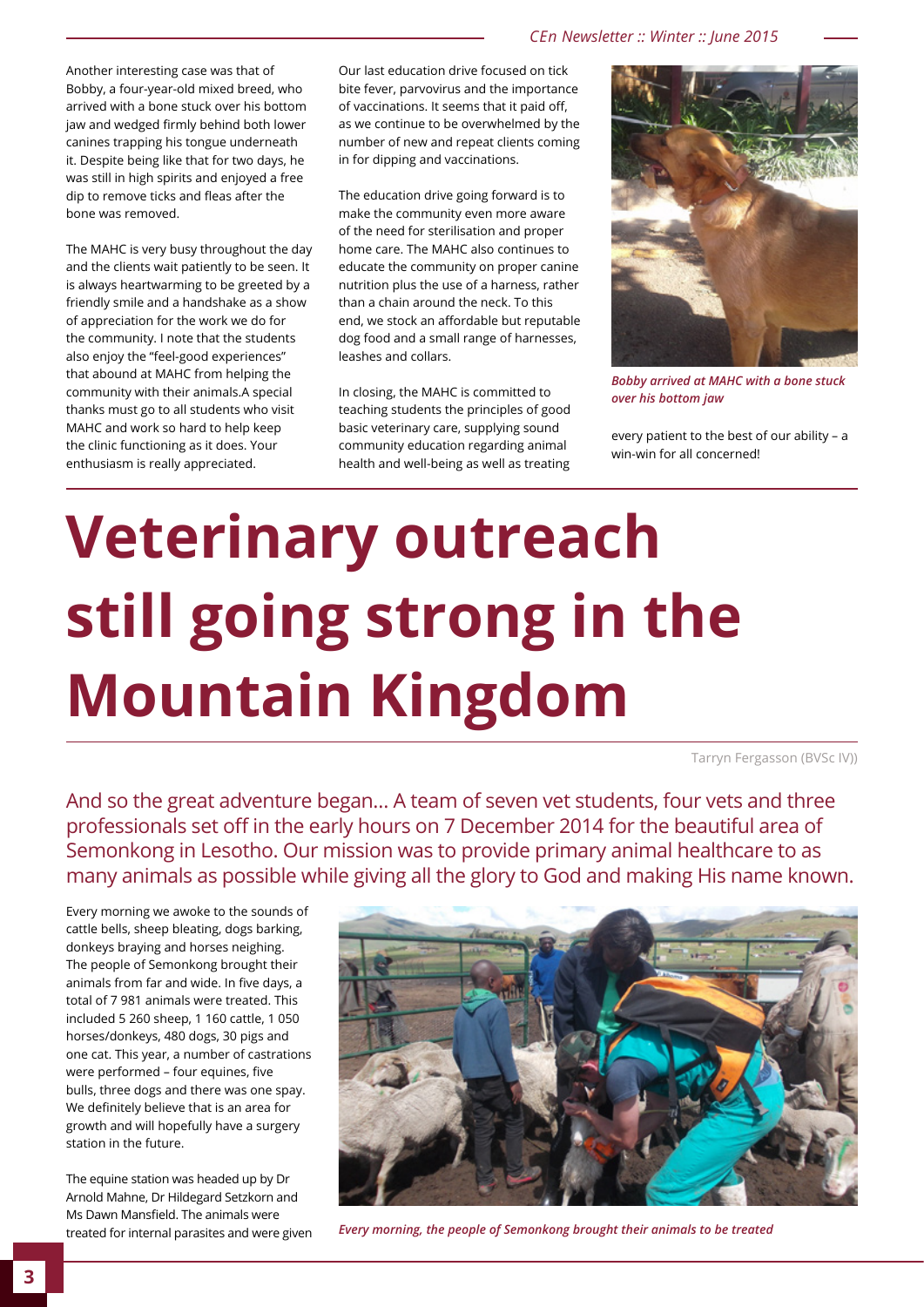*CEn Newsletter :: Winter :: June 2015*

tetanus vaccinations. There were many saddle sores, which were treated and tack was either adjusted, fixed or new tack was given.

Dr Nicky Lemmer and Dr Caro Labuschagne took turns overseeing the production and small animal stations. The sheep were given a pulpy kidney vaccination and were dosed for internal parasites. The cattle were all treated for internal and external parasites and were given a rabies vaccination. We would love to start an education station for the farmers and animal owners to explain basic animal health care. This includes teaching animal owners to see when an animal is not well and what they can do. We would also like to have pamphlets in Sesotho for those who are able to read.

At the small animal station, each dog was treated for ticks and fleas, dewormed and were given a 5-in-one vaccine plus a rabies vaccine. Any sick animal that came along was treated to the best of our ability. We were able to take some time to pray for the owners and it was so beautiful to see the faith that many of them have to be healed. Through all the hardship that they face, they trust our Father for provision, love and unity in the community.

On behalf of the Lesotho outreach team of 2014, we would like to say a huge thank you to all of our sponsors and to each and every person who contributed in any way. Without you, the lives of many people and animals would not have been able to be touched.



*OP students help animals and their owners wherever they can*

### **MEETING**

Community Engagement Committee meeting will be held on Monday, 27 July 2015 at 13:30.

## **Bush, bovines and bravado**

Kirsty Pearson, Tania Vermeulen, Rishani Narainsamy and Karen Niszl (BVSC IV)

#### It's 06:00 and the sun has already peeped out over the horizon. The veld is filled with the sounds of cattle bells, barking dogs and chitchat.

All the farmers have gathered at this early hour of the morning to support their most prized possession, their cattle. An elderly man approaches our two white bakkies and whispers, "I have a sick cow" through chaos surrounding us.

The ropes are wrangled and the thermometer is quickly fetched. We all have our "first production patient" looks on our faces, which is a mixture of huge smiles and utter fear. The cow is examined and treated and the farmer is incredibly grateful.

Our initial attitude of getting as much veterinary science exposure as possible has now shifted to a more holistic view. Something else drove us over these two weeks. Our seven years of studying could not prepare us for seeing the bigger picture and making such a positive impact on a community. What seems a trivial abscess lancing to us makes a significant difference to the farmer; that farmer and his cow are beyond grateful. In this moment one experiences the essence of happiness.



![](_page_3_Picture_17.jpeg)

*Op students talk to farmers about caring for their cattle OP students talk to learners about caring for their pets*